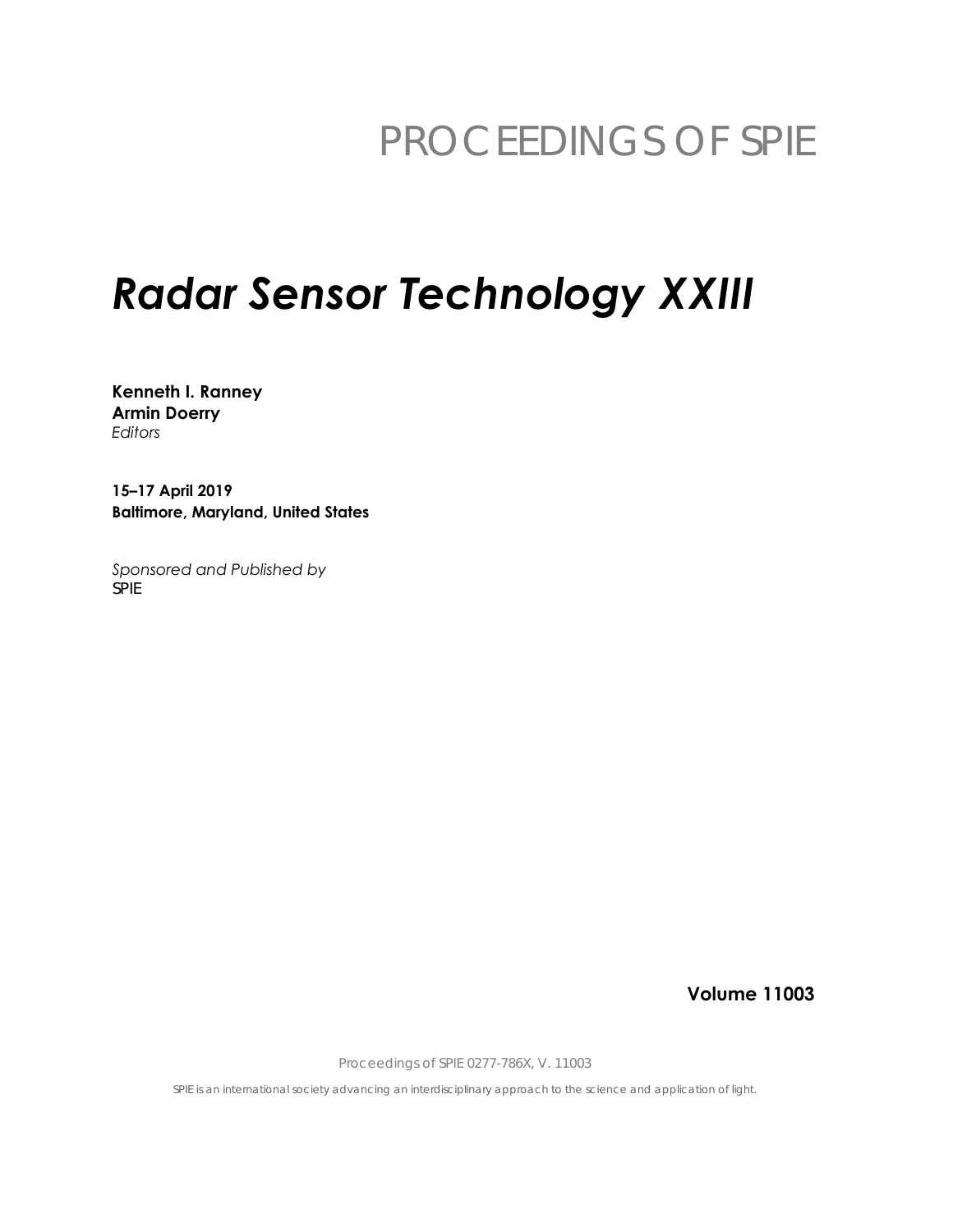The papers in this volume were part of the technical conference cited on the cover and title page. Papers were selected and subject to review by the editors and conference program committee. Some conference presentations may not be available for publication. Additional papers and presentation recordings may be available online in the SPIE Digital Library at SPIEDigitalLibrary.org.

The papers reflect the work and thoughts of the authors and are published herein as submitted. The publisher is not responsible for the validity of the information or for any outcomes resulting from reliance thereon.

Please use the following format to cite material from these proceedings:

Author(s), "Title of Paper," in Radar Sensor Technology XXIII, edited by Kenneth I. Ranney, Armin Doerry, Proceedings of SPIE Vol. 11003 (SPIE, Bellingham, WA, 2019) Seven-digit Article CID Number.

ISSN: 0277-786X ISSN: 1996-756X (electronic)

ISBN: 9781510626713 ISBN: 9781510626720 (electronic)

Published by **SPIE** P.O. Box 10, Bellingham, Washington 98227-0010 USA Telephone +1 360 676 3290 (Pacific Time) Fax +1 360 647 1445 SPIE.org Copyright © 2019, Society of Photo-Optical Instrumentation Engineers.

Copying of material in this book for internal or personal use, or for the internal or personal use of specific clients, beyond the fair use provisions granted by the U.S. Copyright Law is authorized by SPIE subject to payment of copying fees. The Transactional Reporting Service base fee for this volume is \$18.00 per article (or portion thereof), which should be paid directly to the Copyright Clearance Center (CCC), 222 Rosewood Drive, Danvers, MA 01923. Payment may also be made electronically through CCC Online at copyright.com. Other copying for republication, resale, advertising or promotion, or any form of systematic or multiple reproduction of any material in this book is prohibited except with permission in writing from the publisher. The CCC fee code is 0277-786X/19/\$18.00.

Printed in the United States of America by Curran Associates, Inc., under license from SPIE.

Publication of record for individual papers is online in the SPIE Digital Library.



Paper Numbering: Proceedings of SPIE follow an e-First publication model. A unique citation identifier (CID) number is assigned to each article at the time of publication. Utilization of CIDs allows articles to be fully citable as soon as they are published online, and connects the same identifier to all online and print versions of the publication. SPIE uses a seven-digit CID article numbering system structured as follows:

- . The first five digits correspond to the SPIE volume number.
- . The last two digits indicate publication order within the volume using a Base 36 numbering system employing both numerals and letters. These two-number sets start with 00, 01, 02, 03, 04, 05, 06, 07, 08, 09, 0A, 0B ... 0Z, followed by 10-1Z, 20-2Z, etc. The CID Number appears on each page of the manuscript.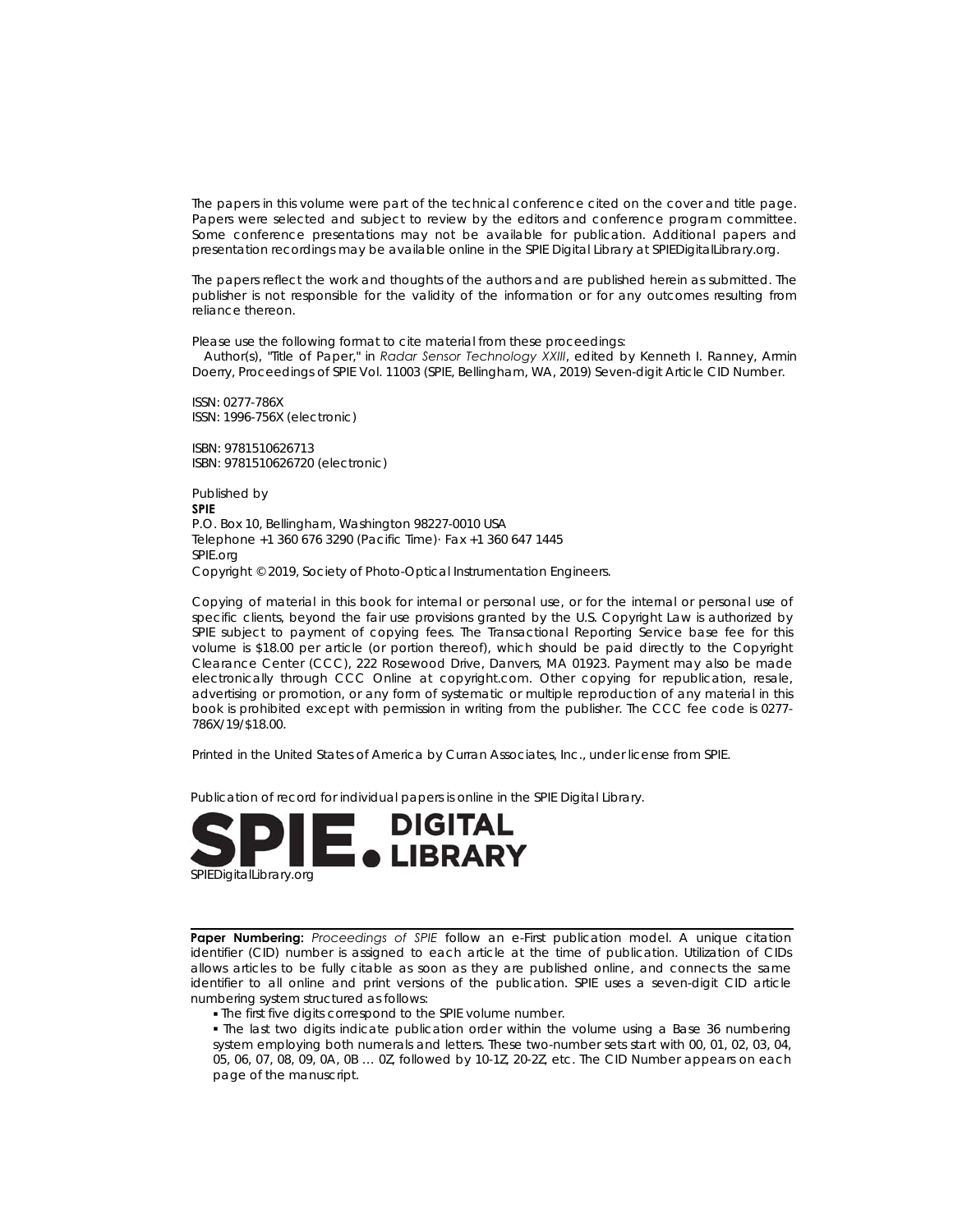## **Contents**

| Vii | Authors |
|-----|---------|
|-----|---------|

ix *Conference Committee* 

#### **SYSTEMS I**

| 11003 03 |  |  |  |  |  | <b>FM radio passive multistatic radar using data fusion</b> [11003-2] |  |
|----------|--|--|--|--|--|-----------------------------------------------------------------------|--|
|----------|--|--|--|--|--|-----------------------------------------------------------------------|--|

- 11003 04 **A comparison of ground-based and airborne SAR systems for the detection of landmines, UXO, and IEDs** [11003-3]
- 11003 05 **Imaging of buried targets using UAV-based, ground penetrating, synthetic aperture radar** [11003-4]

#### **SYSTEM DEVELOPMENT**

| 11003 06 | Investigation of airborne synthetic aperture radar parameters for buried target detection<br>[11003-5]                          |
|----------|---------------------------------------------------------------------------------------------------------------------------------|
| 11003 07 | Simultaneous multi-mission (SMM) in ground and airborne radars: system development tools<br>and enabling technologies [11003-6] |
| 11003 08 | Robust decision making method for adaptive ordered-statistics CFAR technique using<br><b>information elasticity</b> [11003-7]   |
| 11003 09 | <b>Physical-model-aided antenna pattern calibration for flight inspection</b> [11003-8]                                         |
| 11003 0A | Cost function design for modeling information overload in radar systems [11003-9]                                               |

#### **NON-LINEAR RADAR**

| 11003 OF | Harmonic nonlinear radar: from benchtop experimentation to short-range wireless data<br><b>collection</b> [11003-15] |
|----------|----------------------------------------------------------------------------------------------------------------------|
| 11003 0G | <b>High resolution harmonic radar imaging for safety and security applications</b> [11003-16]                        |

#### **POLARIZATION**

11003 0H **Performance effect of unintended polarization on clutter attenuation** [11003-17]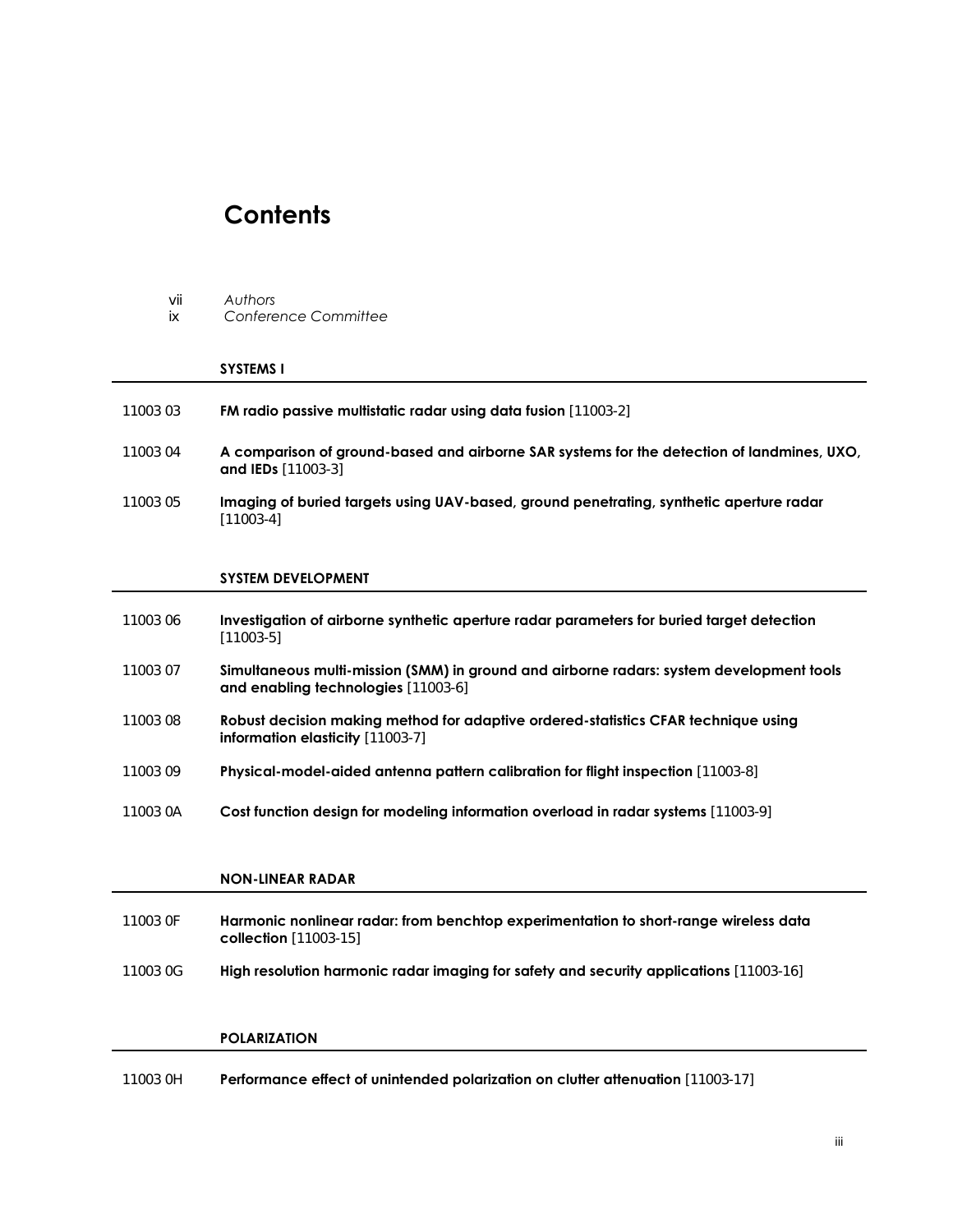#### 11003 0I **Empirical observations from analysis of coherency matrices of 4-look SIR-C data** [11003-18]

#### **NOISE RADAR**

| 11003 OK | A formulation of noise operators and their applications [11003-20]           |
|----------|------------------------------------------------------------------------------|
| 11003 OL | Kicked rotor quantum chaos (KRQC) for radar noise waveform design [11003-21] |
| 11003 OM | <b>Design of spectrally adaptive noise radar waveforms</b> [11003-22]        |

#### **DOPPLER AND MICRO-DOPPLER**

| 11003 ON | On minimum detectable velocity [11003-23] |
|----------|-------------------------------------------|
|----------|-------------------------------------------|

- 11003 0P **Detection of vibrating objects in SAR images** [11003-25]
- 11003 0Q **Abnormal gait detection and classification using micro-Doppler radar signatures** [11003-26]
- 11003 0R **Simulation of the dynamic radar cross section variations of a human emulator calibration target for through-wall and through-rubble radar** [11003-27]
- 11003 0S **Millimeter-wave radar micro-Doppler feature extraction of consumer drones and birds for target discrimination** [11003-28]

### **PROCESSING I: PARALLEL PROCESSING AND MACHINE LEARNING**

| 11003 OU | A method for accurate, highly parallelizable SAR image reconstruction without interpolation<br>[11003-29]           |
|----------|---------------------------------------------------------------------------------------------------------------------|
| 11003 0V | <b>Quantized wavelet scattering networks for signal classification</b> [11003-31]                                   |
| 11003 0W | <b>Convergence analysis of the CNN algorithm in target recognition using SAR images</b> [11003-32]                  |
| 11003 0X | Further investigation of the application of deep learning for electromagnetic simulation<br>$prediction [11003-33]$ |
|          | <b>SYSTEM HARDWARE</b>                                                                                              |

11003 0Y **Total reliability of radar systems: incorporating component degradation effects in operational reliability** [11003-34]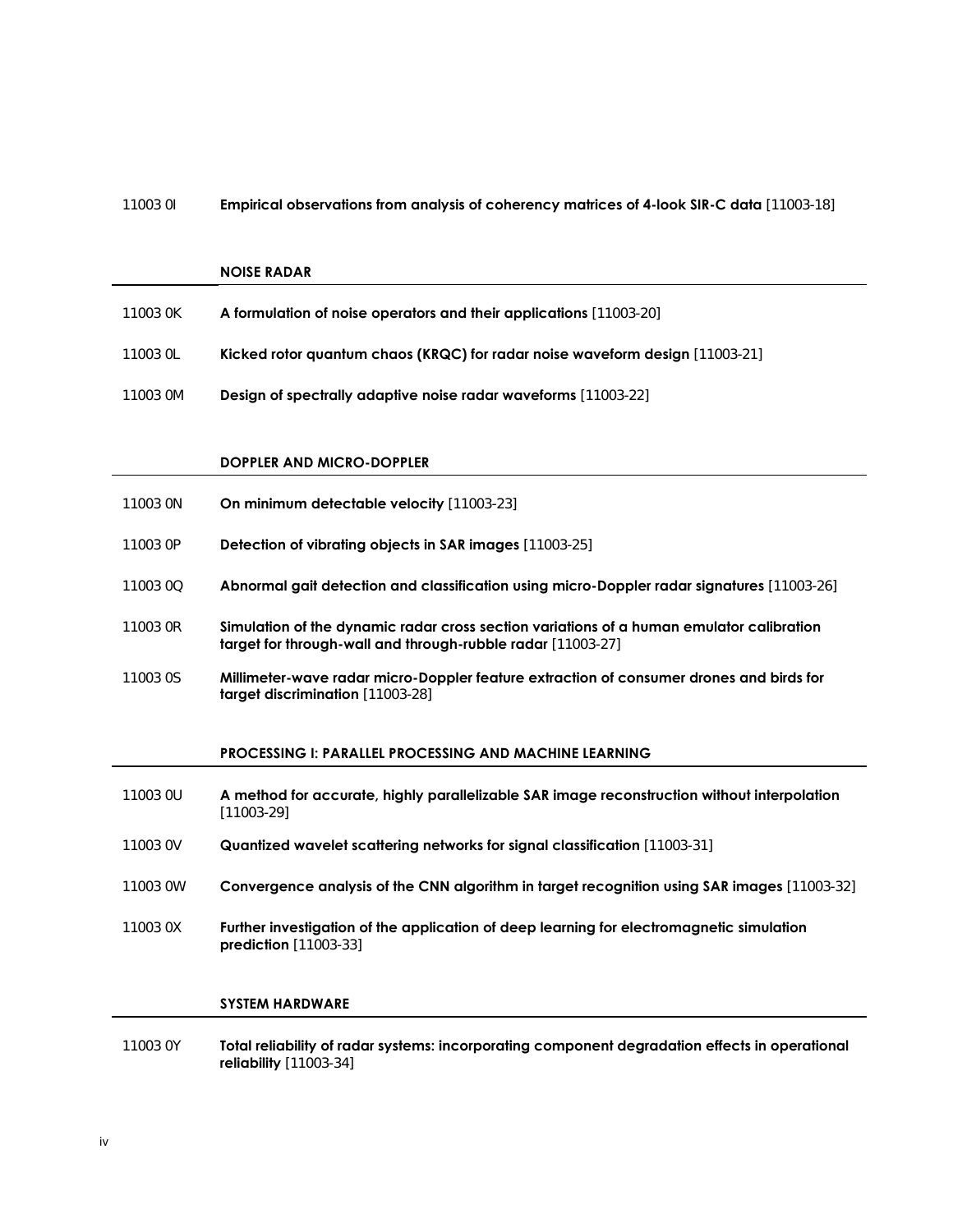|          | <b>SYSTEMS II</b>                                                                                                                            |
|----------|----------------------------------------------------------------------------------------------------------------------------------------------|
| 11003 10 | Non-cooperative emitter classification and localization with vector sensing and machine<br><b>learning in indoor environments</b> [11003-36] |
| 11003 11 | Satellite radar interferometry using micro-retroreflective arrays [11003-37]                                                                 |
| 11003 12 | <b>Challenges in very high resolution imaging of satellites and objects in space</b> [11003-38]                                              |
| 11003 14 | Applications of the Aharonov Ansatz to antenna theory: Part III [11003-40]                                                                   |
|          |                                                                                                                                              |

#### **APPLICATIONS**

- 11003 16 **Application of microwave noiselets for nondestructive testing of unidirectional carbon fiber reinforced polymers** [11003-42]
- 11003 17 **Electromagnetic response changes of unidirectional carbon fiber-reinforced polymer circuitanalog absorbers due to post-processing impact damage** [11003-43]
- 11003 18 **Comparing stochastic and Markov decision process approaches for predicting radio frequency interference** [11003-44]

#### **PROCESSING II: WAVEFORM DESIGN**

- 11003 19 **Channel-hopping blind rendezvous for cognitive radio networks using channel occupancy prediction** [11003-45]
- 11003 1A **Modified transmitted reference technique for multi-resolution radar timing and synchronization** [11003-46]
- 11003 1B **Polynomial chirplet approach for frequency modulation signal separation and classification** [11003-47]
- 11003 1C **A compound Gaussian-based waveform design approach for enhanced target detection in multistatic radar imaging** [11003-48]

#### **MILLIMETRE WAVE RADAR: JOINT SESSION WITH CONFERENCES 10994 AND 11003**

11003 1D **Millimeter-wave airborne radar for learning and education (MARBLE): an undergraduate student mission** [11003-49]